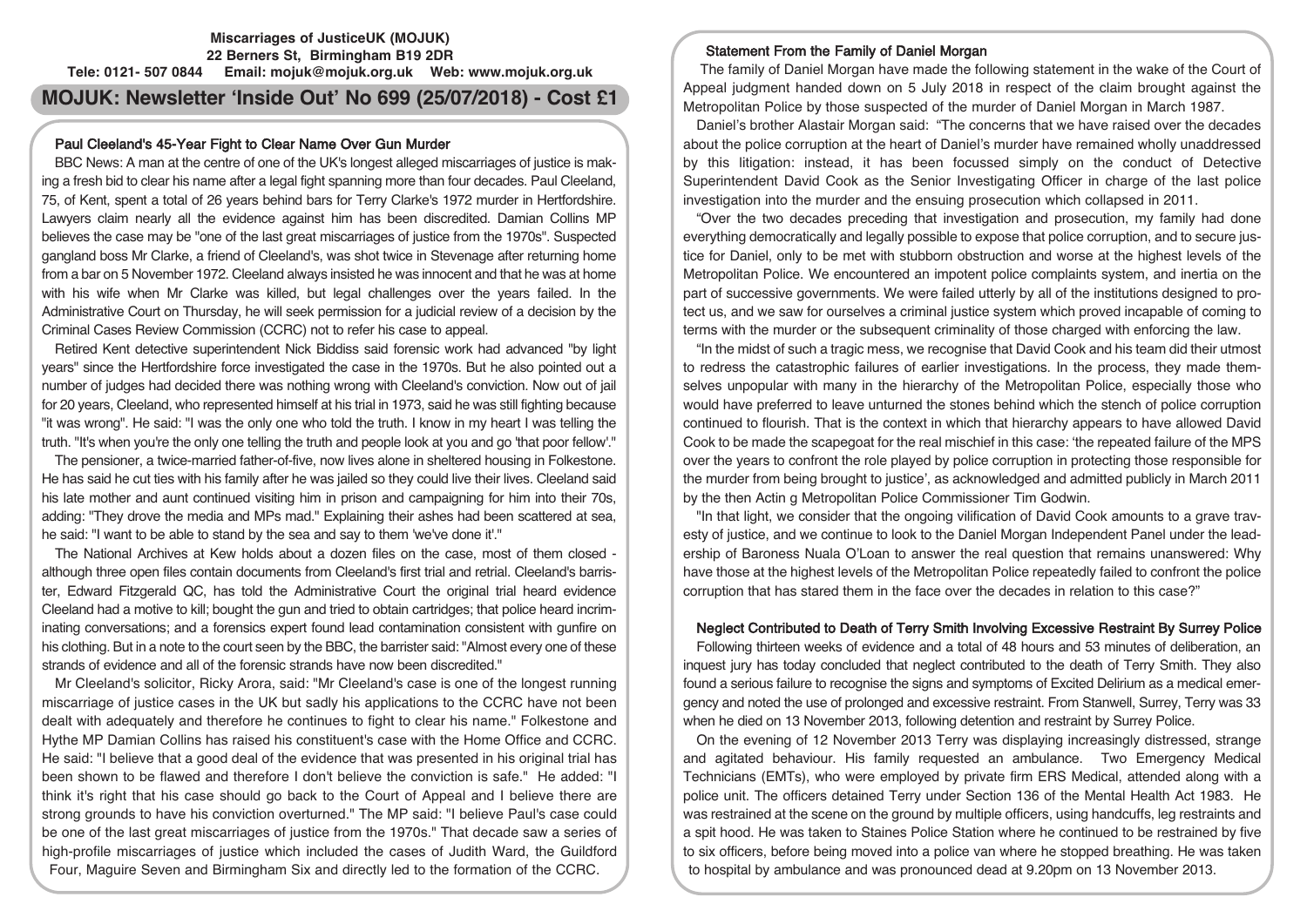The inquest heard evidence from over 50 witnesses including police officers, EMTs, paramedics, the Forensic Medical Examiner (police doctor), police trainers and a variety of medical experts. The jury found Terry's death was contributed to by neglect, and gave a narrative conclusion finding: A serious failure by those who owed duty of care to recognise signs and symptoms of medical emergency. A failure to carry out an adequate assessment at any stage. Inadequate training of those who owed a duty of care, with a serious failure to check their learning. Prolonged and excessive restraint and a failure to understand that the resistance to the restraint was leading to an ongoing depletion of oxygen and an increased level of adrenaline and that this was speeding up the effects of Excited Delirium in his body.

The jury also found Terry's death was contributed to by Neglect, with the following contributory factors. They wrote that the death "was caused or more than minimally contributed to by the failure on the part of Surrey Police to": Ensure that all response and custody officers and staff were sufficiently trained in relation to Excited Delirium. Treat Terry as a medical emergency. Take Terry to hospital from Douglas Road. Assess sufficiently or at all his fitness to be detained at Staines Police Station prior to his detention there being authorised. Ensure that Terry was taken to the Accident and Emergency Department of the hospital, prior to 23.45 hours on 12 November 2013. Monitor and consider sufficiently or at all the length of time for which Terry was under restraint and his response to it, prior to 23.45 hours on 12 November 2013.

Central to this inquest was the controversial issue of Excited Delirium – a medical condition which has often been linked to deaths involving restraint, such as those in custody and detention settings. The exact causes of the condition are the subject of debate amongst medical experts. However, during the inquest the jury heard that police guidance and training, which has been in place for some years, made it clear that excited delirium carries the risk of death and should be treated as a medical emergency.

The patrol sergeant, PS David Richardson, told the other officers at the scene to be aware that Terry may have been suffering from excited delirium. Yet, instead of ensuring that Terry received immediate medical care, he directed that Terry should be taken to a police station and arrested for possession of drugs. The custody sergeant at Staines Police Station, PS Andrew Jamieson, did not assess Terry's condition before authorising his detention. During the inquest he denied having ever heard of the term Excited Delirium before that night. This was despite CCTV evidence which clearly showed him telling others more than once that he believed Terry had Excited Delirium and describing the symptoms. He claimed that he may have heard the term from a colleague or looked it up on the night, but this was contradicted by the CCTV evidence.

A number of the officers involved, including PS Richardson, claimed that they had not received training from Surrey Police that taught that Excited Delirium was to be treated as a medical emergency. Midway through the inquest, and after those officers had given their evidence, information from a 2007 guidance document was disclosed by Surrey Police that clearly stated that Excited Delirium was a medical emergency requiring immediate medical examination at hospital. As a result, the Coroner called a number of new witnesses including police trainers, senior officers – including the former Assistant Chief Constable, and other officers that had attended the training sessions.

The Forensic Medical Examiner Dr Abdi Aziz Ali, who was at the scene, gave evidence that, despite having carried out a cursory and inadequate assessment, he recognised that Terry's condition was a medical emergency. Dr Ali admitted during questioning by the family's legal representatives that he had lied to the Independent Police Complaints Commission (IPCC, now IOPC) investigators about the checks he had carried out. Dr Ali did not ask for the spit hood Terry was wear-

ing to be lifted. The inquest heard evidence that spit hoods have the potential to impede breathing.

Dr Ali told officers that Terry should be taken to hospital, as he had a deep cut on his foot and a suspected drug overdose. He explained to the inquest that he assumed officers would know that he meant that it was a medical emergency, although he did not explicitly state this. Officers then decided that they should place Terry in a 'body cuff'. The body cuff was a relatively new piece of equipment and officers struggled to fit it on, apparently because it had not been put away correctly after its last use. This caused further delays. In the meantime, no one had called an ambulance.

CCTV footage clearly showed Terry breathing irregularly throughout his time in the cell, and from around 11.50pm saying "I can't breathe" on numerous occasions. The jury found that Terry had said he could not breathe no less than 13 times. He can also be heard pleading with the officers, stating "I can't take the pain no more". A number of officers who were there in the cell, inches from Terry as he shouted repeatedly that he could not breathe, denied at the inquest that they had any concerns that he might be having breathing difficulties. Terry was eventually placed, still under restraint, in the back of a police van where he stopped breathing and went into cardiac arrest. An ambulance was called and attended shortly after. He was worked on by paramedics and taken to St. Peter's hospital, where he died the following evening.

The jury heard that guidance says that officers should not, as a matter of general practice, confer with others before giving their accounts after a use of force incident. If the need arises to confer on issues other than their honestly held belief of the situation, they should make records detailing the conferring that took place in order to ensure transparency and maintain public confidence. Most of the officers involved in the incident wrote up their notes around six hours after Terry was taken to hospital, during which time they were in a briefing room discussing what had happened, and had met with a solicitor, police federation representative, and more senior officers. None of the officers made sufficient records about their conferring, despite this being required by the guidance. The jury heard that none of the officers recorded in their notebooks the fact that Terry had been saying that he could not breathe, despite accepting in evidence that this was a relevant factor that should have been recorded. A medical expert appointed by the Coroner told the inquest that excited delirium can be treated effectively by administering a sedative. He was clear that Terry's life could have been saved if he had been taken to A&E at any point before 11.30pm that night, highlighting how avoidable Terry's death was.

Terry's family said: "We feel that we have had some justice. The jury identified that the state and in particular the police seriously failed Terry. We called an ambulance because it was obvious Terry needed medical help. Instead of treating him as a patient, the police treated him like a criminal. The treatment that Terry received from the police has caused us great distress. The manner in which he was restrained was barbaric. The type and nature of the restraint, and in particular the use of the spit hood, was beyond anything we expect to see in a civilised society. It was devastating to hear clear evidence that Terry could have survived if taken to hospital earlier. The police must be held to account for Terry's death. Nothing will bring Terry back. We miss him every single day. All we can hope is that no other person dies in similar circumstances and no other family has to go through what we have."

Deborah Coles, Director of INQUEST said: "The deeply critical conclusions of this jury are reflective of the cruel and frightening ordeal Terry suffered, at the hands of those who owed him a duty of care. When his behaviour became worrying, Terry's family knew he needed an ambulance. Instead Terry was met by police who, rather than seeing a vulnerable man in crisis,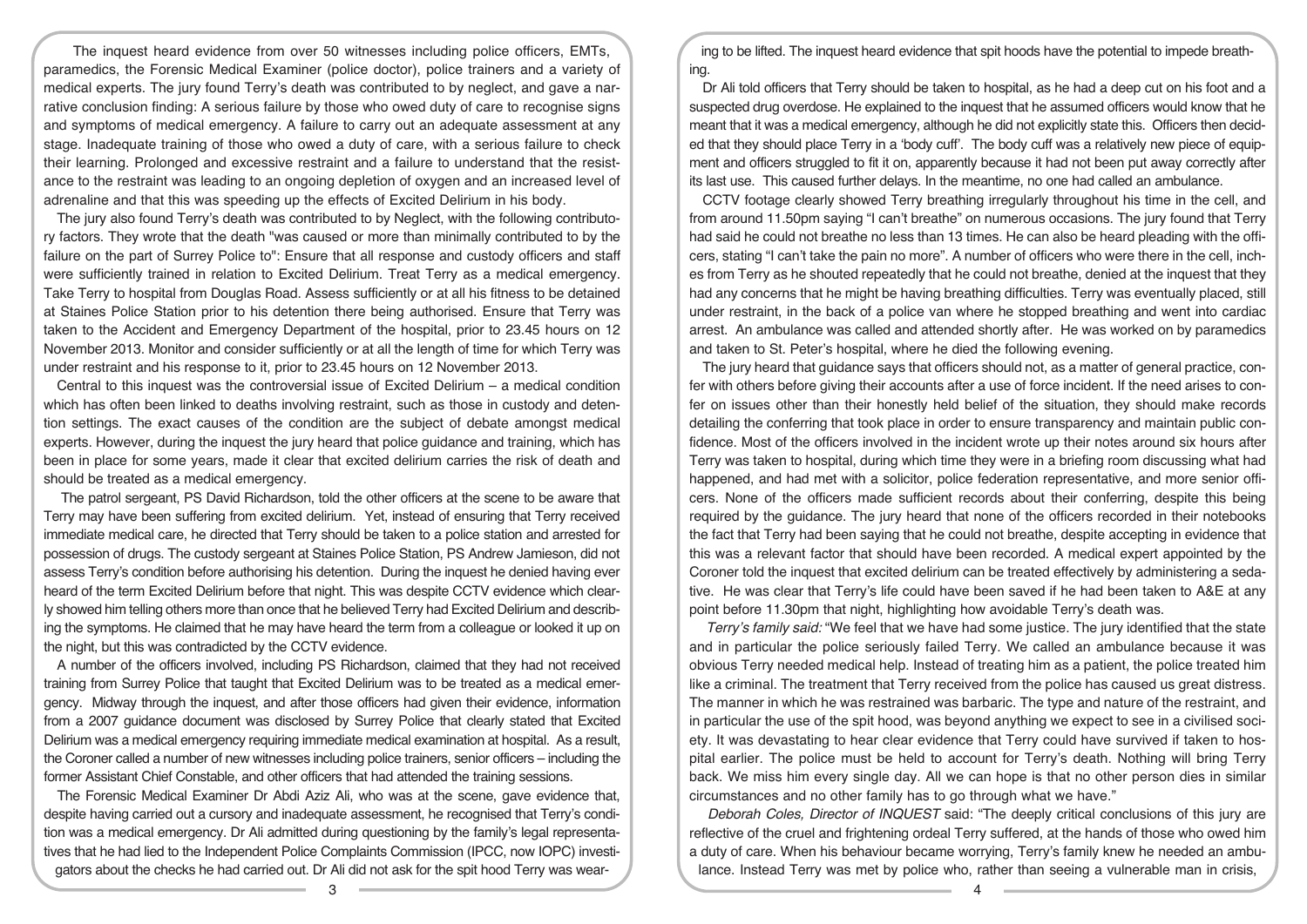pursued, restrained, bound and hooded him then took him to a police station, not a hospital. They only called for an ambulance when it was too late. Not only were Terry and his family failed on the day he died, they have been failed by the police response afterwards which has been one of lies, collusion and cover up. This conclusion reaffirms what has been made clear in recent reviews as well as in police guidance: medical emergencies should not be treated as a criminal justice issue. Police officers should be better equipped to understand and enact this, as a priority over being equipped with yet more potentially dangerous restraint tools."

Family's solicitor, Nia Williams of Saunders Law said: "Terry's family called for an ambulance because they were concerned about his condition and thought he needed help. Instead Terry spent over two hours being restrained, including being held down by several police officers and with a spit hood over his face. Nobody lifted the spit hood to check his breathing, meaning that throughout this time nobody saw his face. Despite both the patrol sergeant and custody sergeant recognising he was showing the symptoms of Excited Delirium, no officer acted accordingly by getting him to hospital immediately. The evasive manner in which officers gave their evidence throughout this lengthy inquest has been shocking. The sergeants claimed they had not received adequate training on Excited Delirium. Police officers that were stood over Terry in the cell as he repeatedly shouted "I can't breathe" stated in court that at the time they had no concerns about his breathing, or that they did not take his complaints seriously. None of the officers adequately detailed in their statements that they had discussed the incident before writing up their statements or why they had done so.

We have also heard that medical professionals including the doctor on duty at the police station as well as the emergency medical technicians employed by a private ambulance service failed to give Terry the care he needed. A catalogue of failures led to the loss of Terry's life, which could have easily been prevented. We hope that today's conclusion gives some relief to Terry's family, who have been waiting for answers for over four and a half years. We now look to the relevant authorities to consider further action against those involved in Terry's death."

## £7m to be Spent on Phones in Prison Cells to Stem Flow of Illegal Mobiles

Jamie Grierson, Guardian: The government is to spend £7m on installing in-cell telephones in prisons across England and Wales as part of a drive to improve rehabilitation and stem the flow of illegal mobiles, the justice secretary, David Gauke, is to announce. The technology is already in place at 20 jails and plans are under way to extend the scheme to another 20 over the next two years, it is understood. Most prisoners queue for public phones on the landings, which can be a trigger for violence or fuel demand for illicit mobile phones, the Ministry of Justice said.

Last year, a report by Lord Farmer found that good family relationships are "indispensable" to the government's prison reform plans. In a speech at an event hosted by the Centre for Social Justice, Gauke will say: "Decency also extends to how we treat prisoners – fairly and consistently, with time out of their cells, activities, and the opportunity to maintain family relationships. "As Lord Farmer made clear in his ground-breaking review last year, supportive relationships are critical to achieving rehabilitation."

Officials emphasised that in-cell phones are subject to strict security measures. All calls are recorded, users can only call a small number of pre-approved numbers and active monitoring can be introduced if there is any suspicion the service is being abused for crime. Prisoners will continue to pay to make calls, the MoJ added. The move forms part of efforts to improve inmates' ability to maintain ties with relatives after they are jailed, which is seen as a key factor in reducing the chances of returning to crime.

The announcement on in-cell phones forms part of a £30 million package to improve safety, security and decency across the prison estate following several years of surging levels of violence, self-harm and drug use. In another step, every prisoner will be given a "risk rating" under plans to choke off the influence of organised crime behind bars. Inmates will be assessed according to their chances of taking part in violence, escapes, disturbances and gang activity. The new digital tool – which is being rolled out following a pilot in 16 jails – compiles data from law enforcement databases and prison incident reports.

Gauke will also: • commit £16 million to improve the fabric of prisons, targeting establishments with the most pressing maintenance issues • reveal the government is considering enhanced "drug-free wings" where prisoners can live in better conditions if they agree to undergo regular testing • announce £6 million has been earmarked for safety measures including airport-style security scanners, improved searching techniques and phone-blocking technology • confirm plans to give governors more power to set "incentives and earned privileges" schemes under which inmates are rewarded for good behaviour.

#### What About Me? Listening to the Stories of Children With a Mother in Prison

Sarah Beresford, 'The Justice Gap": 'It was a horrible time,' 13-year old Aliyah says, 'I was sad a lot of the time and didn't want to explain to my friends what had happened.' These are the opening words of a new Prison Reform Trust report, What about me?, published this week, which shines a light on the systematic neglect of some of the UK's most vulnerable children – those with a mother in prison. Aliyah is one of an estimated 17,240 children affected by maternal imprisonment each year in England and Wales. As was the case for all the young people whose stories informed the report, losing her mother in this way was a devastating experience. Aliyah, like 95% of children affected, had to leave her family home when her mother went to prison. Staying with her grandmother meant more change in the form of a new school and further loss, as Aliyah's brothers went to another family member.

As her family life disintegrated, Aliyah felt a profound sense of grief, but this is not the kind of loss that brings support and care; time and again children like Aliyah spoke of being bullied at school, shunned by friends, and intimidated on social media. At best, children with a mother in prison are ignored within the very systems and structures that should protect them; at worst, they experience shame and stigmatisation and a sense that they too are 'tarred with the same brush'. As this report emphasises, when children are left to suffer alone without any support, they are at increased risk of mental health issues, anxiety, and marginalisation. Recent research has found a correlation between parental imprisonment and premature death.

Children affected by maternal imprisonment are rarely considered in criminal justice proceedings; instead, most are strategically silenced. Decisions are made about important issues like contact with their mother without listening to how the children themselves feel and without recognising that feelings change over time. Aliyah felt angry with her mum at first and did not want to visit the prison but later changed her mind. Sadly, she was not given the opportunity to revisit her decision, making it much harder to rebuild a relationship with her mother post-release.

Many of the young people who informed this report showed extraordinary resilience in the face of adversity, largely due to the support of voluntary sector organisations offering peer support, mentoring, and simply an opportunity to be listened to. Knowing they are not alone, and having someone who believes in their potential, rather than seeing them as another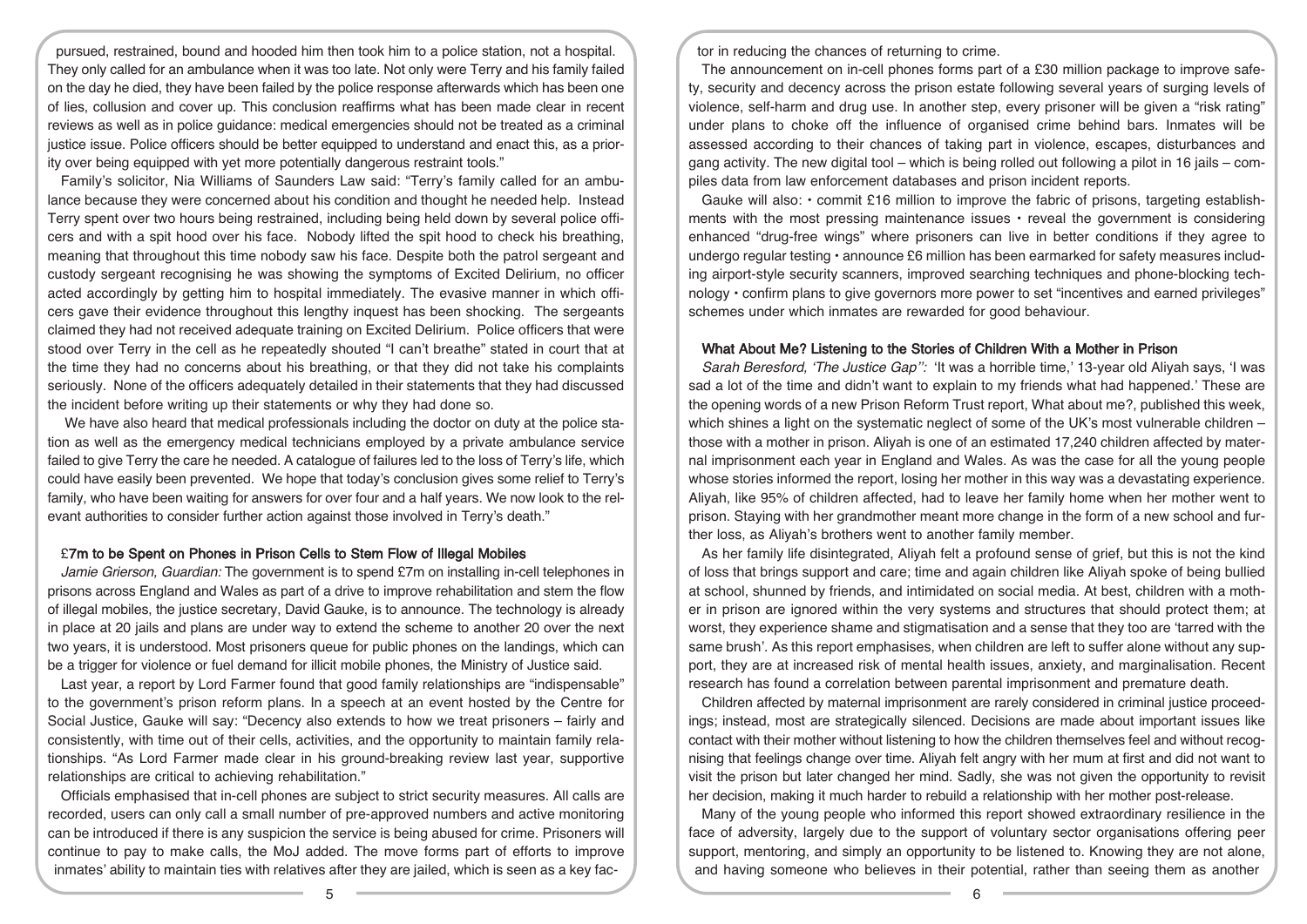## problem, makes all the difference.

Several children recognised that their mothers needed support long before they got to prison. Last week's publication of the Female Offender Strategy provides a welcome recognition of the importance of appropriate community support to address women's mental health issues, addictions, and experiences of domestic and sexual abuse. Prison is simply not the answer for women and is hugely damaging to children, as this report makes clear.

While we know that diverting women from custody has better outcomes than a prison sentence, the lack of funding over recent years has meant that many community services are struggling to continue to provide essential support. It is regrettable that the new Female Offender Strategy does not go far enough in its commitment to fund effective community services.

Aliyah is given the closing words of this report: 'It was heart-breaking when mum went to prison. I wish I'd had more support.' One of the report's key recommendations is for child impact assessments to be carried out as soon as a parent enters the criminal justice system to ensure that a child's needs are identified and addressed. This will go a long way to ensuring Aliyah's plea is both heard and addressed. And it will mean that fewer children like her are left asking, 'What about me?'

## Kumitskiy and Others v. Russia - Police Entrapment Violation of Article 6 § 1

The applicants, Aleksey Kumitskiy, Igor Glushchenko, Sergey Volchkov, Rustam Akhmadiyev, and Fedor Nikolayev, are five residents of Russia who were born in 1983, 1972, 1970, 1988, and 1986 respectively. The case concerned their complaints about police entrapment. The five applicants were all convicted of various drugs-related offences, with the final domestic decisions being handed down between March 2012 and April 2015. They alleged, among other things, that they had been pressured into selling the drugs in question and that there had been a lack of incriminating information. Relying on Article 6 § 1 (right to a fair trial), the applicants complained principally that they had been convicted unfairly of drugs offences which they had been incited to commit and that their allegation of entrapment had not been properly examined in the domestic proceedings. Violation of Article 6 § 1 Just satisfaction: The Court held that the finding of a violation constituted in itself sufficient just satisfaction for any non-pecuniary damage sustained by the applicants.

#### Ireland: Forcing Mentally Ill Prisoners to Sleep on Prison Floors Branded 'Unacceptable'

Irish Legal News: The reported practice of forcing prisoners with serious mental illnesses to sleep on prison floors because there are no beds for them in the Central Mental Hospital (CMH) has been branded "utterly unacceptable". Deirdre Malone, executive director of the Irish Penal Reform Trust (IPRT), told Irish Legal News that urgent action is needed to implement expert recommendations made over a decade ago. According to The Irish Times, around 30 prisoners are on the waiting list for a bed in the CMH, where all 94 beds are occupied. Many of the prisoners on the waiting list are instead made to stay on the overcrowded D2 landing of Cloverhill Prison in Dublin, where prisoners often have to double up in cells or sleep on the floor.

Commenting on reports, Ms Malone told Irish Legal News: "It is utterly unacceptable that prisons are being used to warehouse people who should be in the care of a secure health facility. Prison is no place for those who are suffering from severe mental illness. The consequence is that the men are not accessing the appropriate treatment, causing acute individual suffering and potentially leading to deterioration of their condition. This also places unreasonable demands on prison staff."

She highlighted the 2006 murder of prisoner Gary Douch, who was beaten to death by a

cellmate with serious mental illness. Ms Malone said: "The investigation into the tragic death of Gary Douch in Mountjoy Prison in 2006 prompted a comprehensive suite of recommendations around forensic mental health care. "Few of these recommendations have so far been implemented, and they need to be implemented in full. Multiple actions need to be taken urgently, including: building capacity in community mental health services, including community forensic mental health teams; increasing mental health staff with appropriate expertise within the prison system; and increasing provision at the new designated centre at Portrane, so that Ireland can provide adequate forensic mental health beds in line with real need."

# Prison Tranfers to: Pakistan:

To ask the Secretary of State for Justice, what agreements are in place with the Government of Pakistan on the transfer of prisoners; and what effect those agreements have had on the number of prisoners exchanged with that country. Any foreign national who comes to our country and abuses our hospitality by breaking the law should be in no doubt of our determination to deport them. More than 42,000 Foreign National Offenders have been removed from the UK since 2010, with over 5,600 removed in 2017/18.

A Prisoner Transfer Agreement is in place to allow Pakistani nationals to be transferred from the UK during their prison sentence so that they continue to serve their sentence in Pakistan (and vice versa for British nationals imprisoned in Pakistan), but it is currently suspended due to the corrupt release of prisoners transferred to Pakistan in 2010. Between the commencement of the Prisoner Transfer Agreement in 2008 and its suspension in 2010, a total of four prisoners were transferred to Pakistan, three of whom were corruptly released. The Government of Pakistan has since taken action to return the corruptly released prisoners to custody and has prosecuted those involved. Work is underway with the Government of Pakistan to resolve the issues presented by the corrupt releases and restart transfers with appropriate safeguards in place. In the meantime, Pakistani nationals continue to be deported from the UK following completion of their prison sentences.

# Women Who Kill Their Partners Are Still Being Treated Differently to Men

Julie Bindel, 'Justice for Women': Twenty years ago, Emma Humphreys died of an accidental overdose. In 1985, when Humphreys was 17 years old, she was convicted of murdering her pimp/boyfriend, Trevor Armitage, following threats of rape. Humphreys' childhood had been dominated by violence and abuse. Her stepfather was extremely violent, and she had witnessed regular abuse. From the age of 12, she started to run away from home, and was soon abused into prostitution by men offering her a bed for the night in return for sex. At 16, Humphreys met Armitage, a local punter, and moved in with him. Armitage immediately became violent and controlling. Humphreys was regularly raped and beaten by clients, so her life was pure hell.

At trial, Humphreys was advised not to give any evidence. Unsurprisingly she was convicted and sentenced to life. Little, if anything, was said in court about the violence and abuse she had endured from Armitage as well as other men. There is no sympathy or understanding as to why this child, with no history of violent offending, had been driven to kill.

Seven years into her life sentence for murder, Humphreys heard about the cases of other women who had killed as a response to domestic violence, and contacted Justice for Women. Together we launched a massive campaign to clear her name. Three years later, Humphreys won her appeal and walked out of court to hundreds of cheering supporters, her victory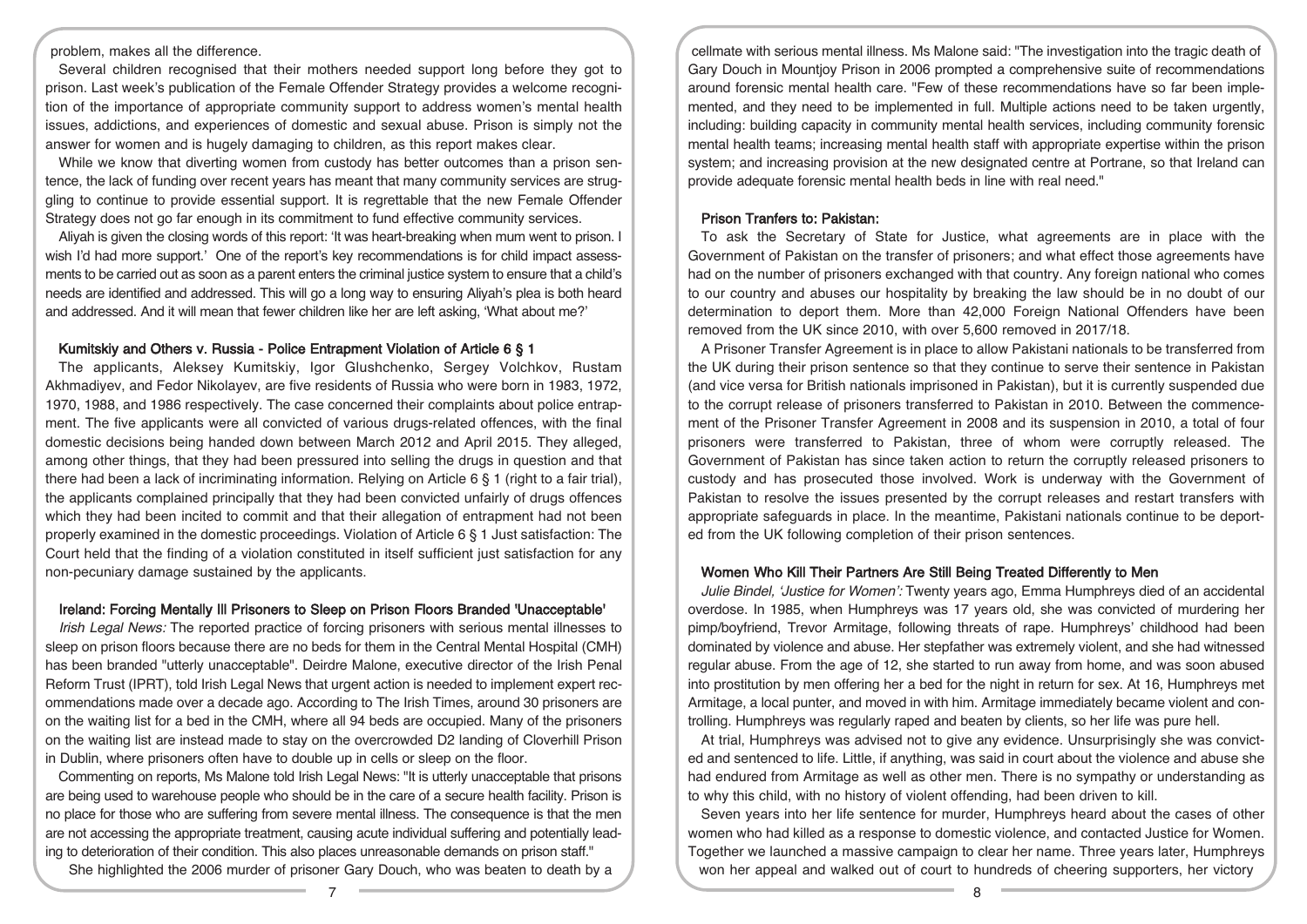making headline news all over the world. Her case resulted in a change in the law. Judges could now direct juries in such cases to take into consideration the whole life histories of women like Humphreys who ended up on trial for murder.

Feminist campaigners were buoyant, certain that the tide was turning and that other women in Humphreys' position would be better understood, and treated fairly by the courts. We were wrong: 23 years after Humphreys was freed, very little has changed. Justice for Women is currently dealing with the cases of several women who have killed violent men and subsequently been convicted of murder. It is almost as though the huge campaigns of the past three decades never happened.

Farieissia Martin was 22 when she was convicted of the murder of Kyle Farrell in 2015, and sentenced to 13 years in prison. Martin, who at the time had two small children with Farrell, grabbed a knife when he tried to strangle her. Farrell's violence often left Martin in fear of her life, but she too was frightened to call the police in case social services became involved and removed her children. Farrell's history of violence was not adequately explored during the trial. Justice for Women is campaigning for the case to go to appeal, on the grounds that the evidence of domestic violence was not afforded enough significance during the trial.

Another case is that of Sally Challen, who killed her husband Richard after decades of domestic abuse. Sally met Richard when she was 15 years old and he was 22. Sally was abused and controlled by Richard from the beginning of their relationship. Sally now has a new legal team, and her appeal against the murder conviction will be heard later this year on the grounds that she was subjected to "coercive control" for decades. She was given a sentence of 22 years in 2011. The prosecution suggested that her motive was "jealousy". Richard had a number of affairs, and also was known to have visited brothels on a regular basis. One neighbour said: "'It was well known that he had an eye for the ladies."

This is somewhat different to the way that many men who kill their female partners are treated. Infidelity is regularly used as a defence in such cases, often successfully, by men who kill, and yet women such as Humphreys are given no understanding of or sympathy for their experience of horrendous domestic and sexual violence. In January 2017 new grounds were submitted to the court of appeal, claiming that at the time of the killing Sally Challen was subject to "coercive control", a form of abuse prevalent in domestic violence relationships that has only recently been made a criminal offence.

In 2016, Emma Jayne Magson stabbed her partner, James Knight, after he had attacked and attempted to strangle her. There was a known history of domestic violence perpetrated by Knight towards Magson. On the night he died, Knight was captured on CCTV, pushing Magson into the road. She had grown up witnessing horrific domestic violence, which led to mental health problems in later life. During the murder trial, no mention of this history was made.

Why are so many women charged with murder, as opposed to manslaughter, if there is strong evidence of domestic violence? How different is the attitude to men defending property than to women defending their own lives or the lives of their children against violent men? When Richard Osborn-Brooks was arrested after stabbing a burglar who tried to break into his home, the hashtag #FreeRichardOsbornBrooks was launched alongside a petition calling for the Crown Prosecution Service to take no action against him. He was released without charge. "We have the right to protect ourselves in our own home," tweeted one man, in support of Osborn-Brooks.

The victims of domestic violence, who live in well-founded fear of their lives, have the right to a fair trial. Tragedies could have been avoided had the perpetrators of these crimes been dealt with in the first instance. For the sake of all the Emma Humphreys out there, let us

demand that domestic violence becomes a thing of the past.

# Domestic Abuser Wins Appeal Over Lack Of Corroboration Of 'Course Of Conduct' Charge

Scottish Legal News: A man found quilty of a single charge of assault comprising eight separate incidents in a "course of conduct" involving a four-year campaign of domestic abuse of his then partner has had his conviction restricted to just two of those offences, after appeal judges ruled there was "no corroboration" of any other of the assaults libelled. The Appeal Court of the High Court of Justiciary ruled that both the sheriff and the Sheriff Appeal Court (SAC) erred in holding that individual elements of a single "omnibus" charge did not require corroboration where a course of conduct had been established.

'Course of conduct': The Lord Justice General, Lord Carloway, sitting with Lord Menzies and Lord Turnbull, heard that in August 2017 the appellant Robert Spinks was found guilty at Kirkcaldy Sheriff Court of two charges: the first was a stalking offence under section 39(1) of the Criminal Justice and Licensing (Scotland) Act 2010, by engaging in a course of conduct which caused "MK" fear or alarm; and the second was that, on various occasions between January 2013 and March 2017, he assaulted "MK" by punching her on the head, repeatedly seize and compress her by the throat, repeatedly pin her to the ground and against a wall, throw water at her, strike her on the head causing her to strike her head against a wall, repeatedly seize her by the hair, kick her on the body, and spit on her face, all to her injury.

Having found that eight separate assaults were proved, the sheriff imposed a community payback order involving a supervision requirement of two years, a programme requirement for two years and unpaid work of 300 hours. The sheriff had asked himself whether it was legitimate for the Crown to libel charge 2 as a "course of conduct" involving the abuse of a partner in the domestic context, and considered that it was, on the authority of Stephen v HM Advocate 2007 JC 61, a lewd and libidinous conduct case in which the details of the assault on a young complainer did not require to be corroborated. The sheriff's reasoning was that if there was corroboration of an assault, the complainer's evidence would be enough on its own to establish its details. It was legitimate to treat the series of assaults as a course of conduct, because they could be seen as very similar abusive conduct involving a domestic partner.

The Sheriff Appeal Court upheld the sheriff's decision, but neither the sheriff nor the SAC were referred to Dalton v HM Advocate 2015 SCCR 125, a misdirection case in which the court held that, where separate episodes of rape on an adult complainer with substantial periods of time between them were involved, each episode required to be proved by corroborated evidence, even if the same evidence may corroborate more than one offence.

Courts below 'Erred': The appellant appealed on the basis that the Sheriff Appeal Court and the sheriff erred in holding that, where a course of conduct had been established in the context of a single charge, individual elements of the charge did not require corroboration. The SAC had held that no corroboration was required for what were essentially separate offences, occurring over a period of several years - a decision which would allow the Crown to present sufficient evidence for individual offences without the need for corroboration, even if the incidents were of a significantly different character. It was submitted that the court should accordingly follow Dalton and not Stephen. The advocate depute maintained that, where it was established that offences committed over a prolonged period, albeit on separate occasions, were so linked in time, character and circumstances so as to demonstrate that they were parts of a single course of conduct, all that was required was corroboration of some of the episodes to amount to corroboration of the whole; that is to say that separate corroboration of each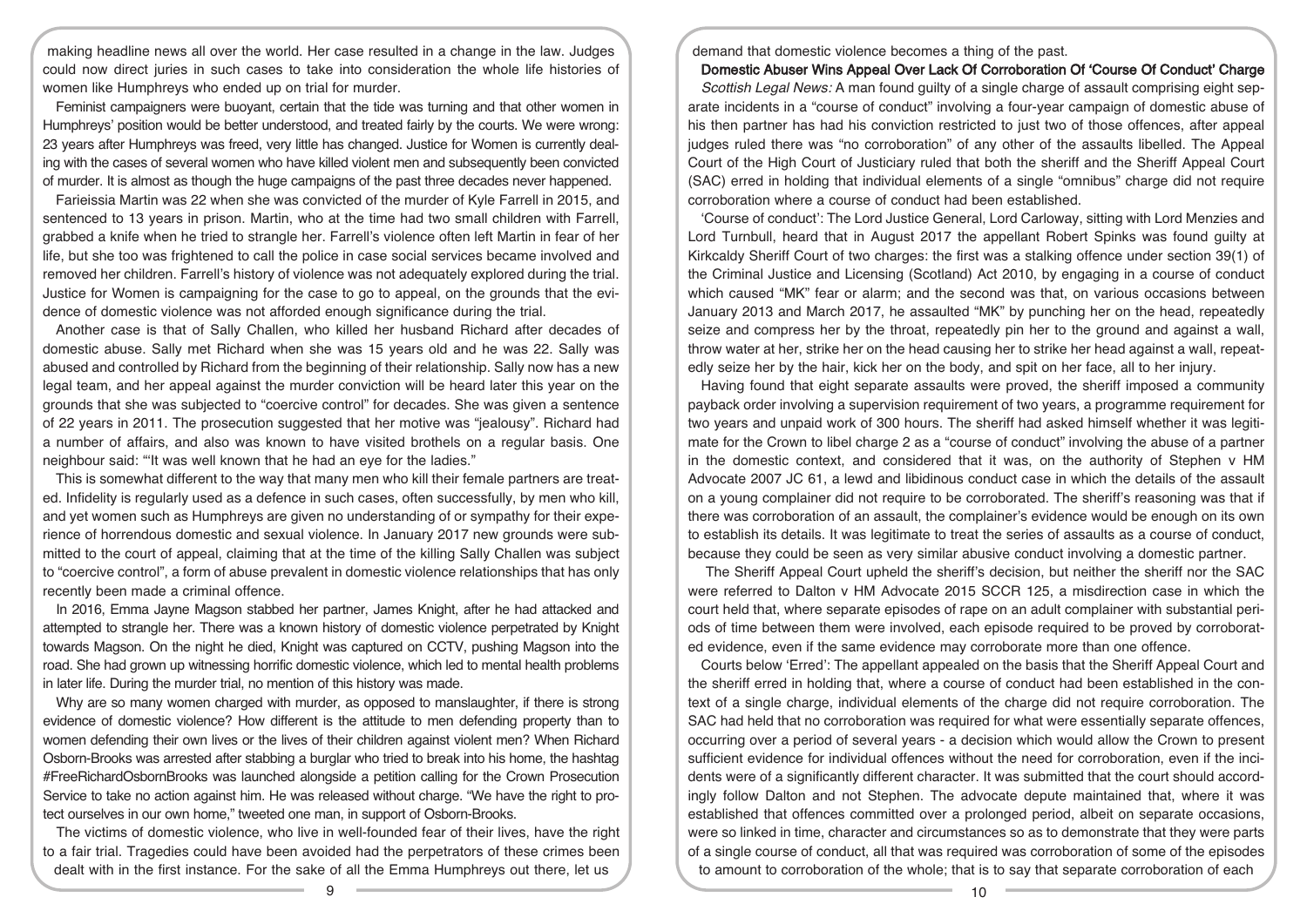episode was not required. The court ought to follow the principle in Stephen, as the course of conduct could be treated as a single crime which could be corroborated if only some, or perhaps only one, of the episodes were supported from a separate source.

Omnibus Charge Does Not Change Law Of Evidence: However, the appeal judges said they were unable to sustain the Crown's submission, which amounted to "a substantial change in the law of evidence". Delivering the opinion of the court, the Lord Justice General said: "A person cannot be convicted of a crime on the evidence of one witness alone. There requires to be corroboration. Where, as here, a complainer speaks to the occurrence of a crime, the crucial facts of her testimony require to be corroborated by testimony from at least one other source. In the case of a single episode of assault, there is no need for every element of the libel to be corroborated. All that is needed is evidence from another source that some form of assault took place and the appellant perpetrated that assault, at least where the assault involves the same type of conduct. The situation is quite different where there are separate incidents. In that situation the normal requirement of corroboration applies to each incident."

Lord Carloway added: "There was corroborative evidence from MS that the appellant spat at the complainer (finding h). The appellant admitted punching the complainer, so there was corroboration of that allegation on one occasion (finding d). There is no corroboration of any other of the other assaults libelled in charge 2. The fact that the Crown case proceeded, presumably without objection, upon an omnibus charge does not affect the law of evidence. Accordingly, the appeal must be allowed and the conviction restricted to that: on one occasion in 2015 the appellant punched the complainer on the head; and on another occasion on 27 March 2017 he spat on her face." The court accordingly adjusted the sentence imposed to a total of 100 hours unpaid work and quashed the programme and supervision requirements.

# David Norris 'Fitted up' for the Killing of Stephen Lawrence to get Damages from MoJ

One of Stephen Lawrence's killers has settled a claim with the Ministry of Justice after he was attacked in prison. David Norris suffered a broken nose and ribs at HMP Belmarsh in 2011 where he was being held on remand ahead of his trial for murder. He sued for damages, reported to be £10,000, after the assault. Norris and another man, Gary Dobson, were found guilty of murdering the teenager in a racist attack in 1993. The pair were given life sentences in 2012. A spokesman for the Ministry of Justice said: "We robustly defend all claims and are successful in two thirds of cases brought against us by prisoners." During Norris's murder trial, defence lawyer Stephen Batten QC said he had been beaten up several times while on remand in prison. He told jurors at the Old Bailey that on one occasion his client's nose was broken, his teeth were knocked out, and four of his ribs were broken. BBC News:

July 2018 the Lawrence family and the public alike still do not know who actually murdered Stephen Lawrence over 25 years ago: Both articles below Circa 2012

Gary Dobson and David Norris Conviction an Abuse of 'Due Process'

'MOJUK is not concerned with the 'innocence or guilt' of those in jail. We are concerned only that they have been brought to trial and convicted through 'due process of law'. This since its' foundation has been the corner stone of MOJUK's 'Raison d'être: MOJUK are completely opposed to the jailing of Gary Dobson and David Norris, for the way they have been convicted is a blatant abuse of due process. The Crown Prosecution Service 16 years ago, fouled this case up in every possible way, leading to the acquittal of Dobson. New Labour had to legislate to change the law, so that they could quash the original verdict against Dobson and then charge him all over again.

The real culprits of the murder of Stephen Lawrence are the \*Metropolitan Police, there is no dispute about their racism at the time of Stephen's murder 1993 (and many think it still persists) and that racism was their motive for doing sweet nothing to apprehend the killers 18 years ago. The Metropolitan Police that were involved at the time should be tried for culpable manslaughter. Double Jeopardy' a corner stone of justice in the UK that a person cannot be tried for the same offence twice, for hundreds of years, is no longer and the real victim of the decision to convict Dobson and Norris. The forensic evidence that convicted Dobson was extremely weak, comparable with the gunpowder evidence in the Barry George trial. In general the trial could be described as the Crown Prosecution Service (CPS) throwing as much shit as they could at the defendants in the hope that some of it would stick and it did.

Convictions of Dobson & Norris - JENGbA calls for Review of Joint Enterprise law

The Stephen Lawrence murder trial convicted two men out of a wider group of suspects. Their prosecution was brought under the little-understood law of Joint Enterprise. In such cases, those peripherally associated can be found guilty while the actual perpetrators may go free. Joint Enterprise is a means by which slim evidence and "possible foresight" to a crime occurring can be used to convince a jury of more than one persons' guilt when they may have played a lesser or even no part in what occurred.

While this antiquated legal principle may be convenient, its use to convict all regardless of their actual involvement in a crime effectively turns the well-established cornerstone of British justice called \*Blackstone's Ratio on its head so it is "better that ten innocent persons suffer than one guilty escape". JENGbA (Joint Enterprise Not Guilty by Association) knows of over 270 cases of prisoners convicted under Joint Enterprise who protest they are innocent of the index offence. The Lawrence case in no way represents a success story for Joint Enterprise law. It shows the failures of Joint Enterprise, and this is because the Lawrence family and the public alike still do not know who actually murdered Stephen Lawrence over 25 years ago, or whether that person is still walking free. The Joint Enterprise doctrine encourages a "wall of silence" amongst those suspected of involvement or knowledge of a crime. This case has highlighted the use of the old law, and its flaws, showing that new guidance is urgently needed to avoid more innocent people languishing in prison while guilty people walk free.

Lawrence Case: the Elephant in the Room

Brendan O'Neill, Spiked, Circa 2012: The double-jeopardy rule survived the Dark Ages, but it could not survive the New Labour years. With every media outlet, from the Sun to the Socialist Worker, editorialising about how the conviction of David Norris and Gary Dobson for the murder of Stephen Lawrence was a 'glorious day' for Britain, I knew it would be a thankless task to go on the radio and ask: 'What about the double jeopardy rule?' On Nick Ferrari's breakfast show on London's LBC radio this morning, I argued that all the people describing this case as a victory for justice are overlooking the fact that it is a victory built upon the wreckage of some pretty important legal principles. One longstanding legal protection in particular the double jeopardy rule, the idea that no one should be tried twice for the same crime - had to be dismantled in order to get Dobson back in the dock. Having been acquitted of the murder of Lawrence in 1996, Dobson was what we used to call 'autrefois acquit', previously acquitted, which in the past would have meant that he could not have been tried for the murder a second time. That all changed in 2003, when New Labour ditched the double-jeopardy rule.

Ferrari was having none of it. 'But these men are wicked', he said. Even my agreement with him that the men are indeed lowlifes, alongside my argument that 'this isn't about them, it's about what kind of justice system we want to have', didn't wash. 'I disagree with everything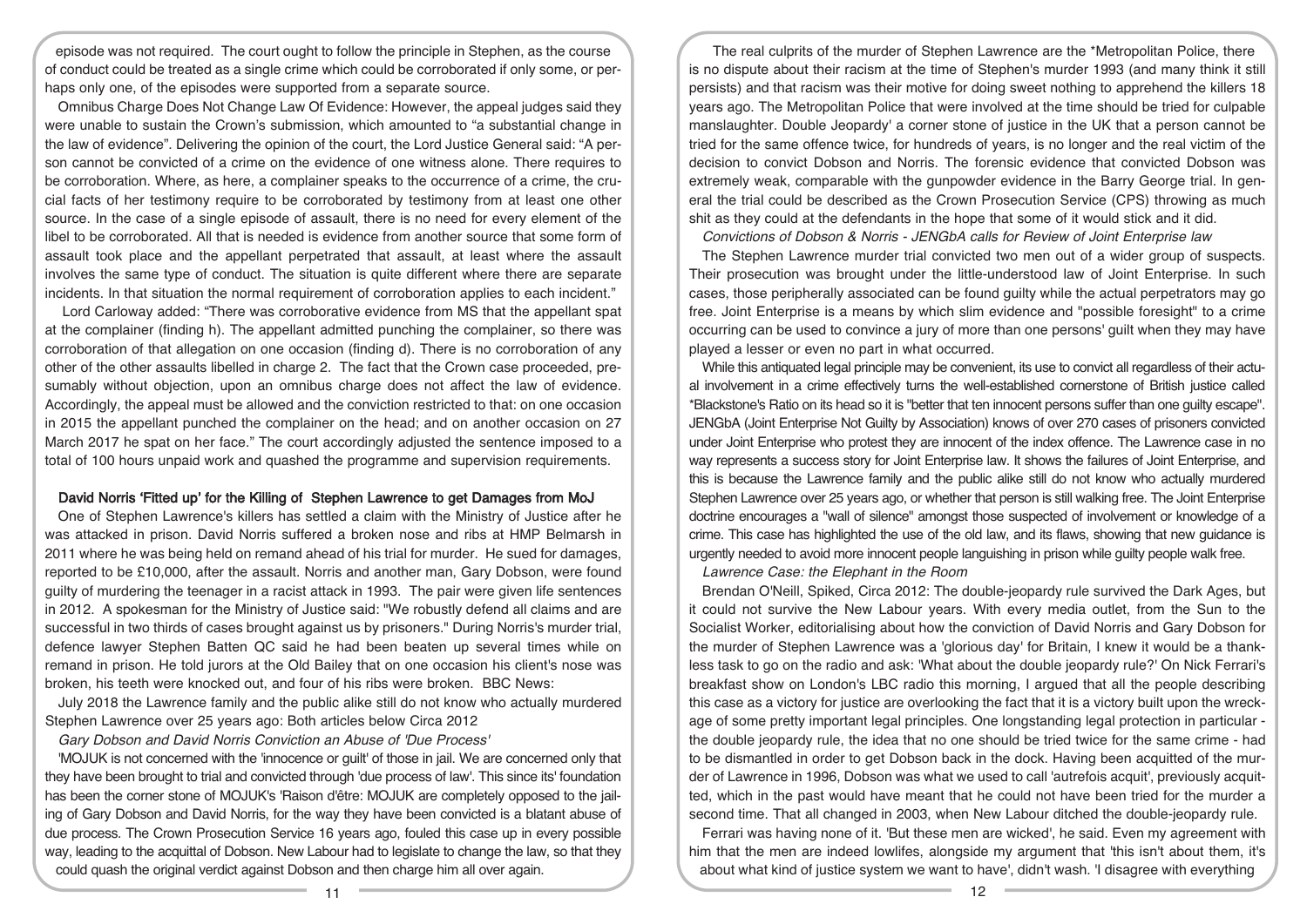# you say', Ferrari told me, and cut me off mid-sentence.

Double jeopardy is the elephant in the room of the Dobson and Norris conviction. Sure, journalists are mentioning it, usually in fluffy factboxes titled 'How this case came to court', but no one wants to discuss it in detail. No one wants to discuss the extraordinary amount of history and progressive tradition that had to be consigned to the dustbin of 'bad ideas' in order to secure one conviction against two nasty blokes.

The double-jeopardy rule had existed in some form or other for centuries. There was a Roman maxim which said 'nemo bis in idem debet vexari' - no man shall be punished twice for the same. It's there in early Christianity, too, in St Jerome's insistence in the fourth century that 'there shall not rise up a double affliction'. It's also in the sixth-century Digest of Justinian, the seed of much of modern jurisprudence, which insisted that, 'The governor should not permit the same person to be accused of a crime of which he has been acquitted'. An academic study of the double jeopardy rule in history points out that it is one of the 'few legal rights recognised by the Christian fathers throughout the Dark and Middle Ages' (1).

In twelfth-century England, a form of double jeopardy was codified in the Constitutions of Clarendon, which, in an attempt to rein in the authoritarian instincts of Henry II, stipulated that no man could be tried for the same offence in both the ecclesiastical courts and the king's courts. It had to be one or the other. From England it spread to the US, where the eighteenthcentury revolutionaries and their successors made a bar against double jeopardy a key plank of their new republic's constitutional guarantee of liberty against state power. In each historic period, the purpose of the rule against 'double afflictions' was strikingly similar: to protect individuals from potentially being hounded and interminably retried by governors, crown forces or cops determined to stick them in jail. That's because being permanently at risk of prosecution is itself a kind of life sentence.

Yet where the double-jeopardy rule survived the Dark Ages, it could not survive the New Labour years. Proving they're even more allergic to liberty than those pointy-hatted men who ruled Europe in that bleakest period of cultural and moral deterioration, New Labour suits decided to ditch the double-jeopardy rule in 2003. Taking their cue from the 1999 Macpherson Report into the Stephen Lawrence case, which proposed a new 'power' to override the double-jeopardy rule, New Labour's Criminal Justice Act 2003 made it possible to retry someone for a serious offence of which he had previously been acquitted or convicted.

And so it was that a legal protection that had existed in various forms for two millennia, articulated by everyone from Romans to saints to revolutionaries, was discarded - all in the name of bringing a few rotters from south London back to court to answer for the killing of Stephen Lawrence. Add the ditching of the double jeopardy rule to recent assaults on the right to silence and even on the right to trial by jury in some instances, and you can clearly see that it is not justice that is being boosted here, but rather the power of the state over the once-sovereign individual. The further legal denuding of the individual before the forces of the state is simply too high a price to pay to secure convictions against people we don't like. The immediate losers might be people like Dobson, but the long-term losers are all of us, with our rights and protections, fought for over centuries, further eroded by the state and its compliant media cheerleaders and supposedly liberal supporters.

You don't have to be a friend of Dobson or Norris to recognise that undermining long-standing legal protections for a narrow and fleeting end is never a good thing to do. Isn't there

also an old legal maxim about how 'hard cases make bad law'? Investigation Launched After Man Dies in Police Custody In Manchester

An investigation has been launched after a man died in police custody following the use of CS spray during his arrest. The man was found to be unresponsive in the back of the police van by the time he arrived at the custody station following a journey of about four miles. He was later pronounced dead in hospital and the Independent Office for Police Conduct (IOPC) is investigating. Greater Manchester police said the man, in his 30s, had been arrested by officers following an alleged domestic disturbance in Oldham at about 11.35pm on Friday. A police spokesman said officers "used CS spray to detain the man" during his arrest on suspicion of breach of the peace. "During the arrest attempts, the officers deployed CS spray before putting him in the back of a van," said Chief Supt Neil Evan. "On arrival at Ashton police station, the man was found to be unresponsive and he was taken to hospital where he was sadly pronounced dead. "We have since been providing his family with support from specially trained officers at this difficult time. We have made a mandatory referral to the IOPC, who are independently investigating and we will continue to cooperate with them fully."

#### HMP Wandsworth – Needing A New Culture To Improve Safety And Living Conditions

HMP Wandsworth in south London was found by inspectors to be one of the most overcrowded jails in England and Wales and filled with many men with drug or mental health problems receiving poor training and education. 43 recommendations (49%) from the last inspection had not been achieved and 17 only partly achieved (19%).

Peter Clarke, HM Chief Inspector of Prisons, said that at the time of the inspection, in February and March 2018, 36% of the 1,428 men in the Victorian-era jail were receiving psychosocial help for substance misuse problems, 40% said it was easy to get illicit drugs, and 450 referrals were made to the mental health team each month. "Meanwhile, 42% of the men were locked in their cells during the working day and this was no doubt, at least in part, because there were only enough full-time activity places for around a third of the population. There were too many prisoners, many with drug-related or mental health issues, and with not enough to do. This is of course an all too familiar story, but it must not be forgotten that more than 100 prisoners every month were being released into the community. How much better could their prospects, and those of the communities into which they were released, have been if their time in prison had been spent in more decent conditions?"

Inspectors found a "long-standing culture of not recording or analysing data to understand what was happening and to drive improvement" and "an obvious gap between the intentions of senior managers and what was actually happening on the wings." However, Mr Clarke said, it was good that the senior team saw a recent influx of new staff "in an unequivocally positive light" – not as a challenge but as giving a real opportunity to improve, bringing a new and fresh culture into the prison. That cultural change is needed cannot be doubted. Despite six self-inflicted deaths since the last inspection, it was concerning to find that not all staff were carrying anti-ligature knives, that no staff would enter a cell alone – even if a prisoner's life was in danger – and that the response to cell call bells was totally inadequate. This latter point was not due to a lack of staff," Mr Clarke said. I personally saw cell call bells going unanswered while groups of prison officers were gathered in wing offices and not responding…Clearly, not every use of a cell bell is properly justified, but the apparent assumption by staff that they were being misused and therefore did not warrant a response is dangerous. At the very least there should be a proper strategy to triage response and deal with regular misuse."